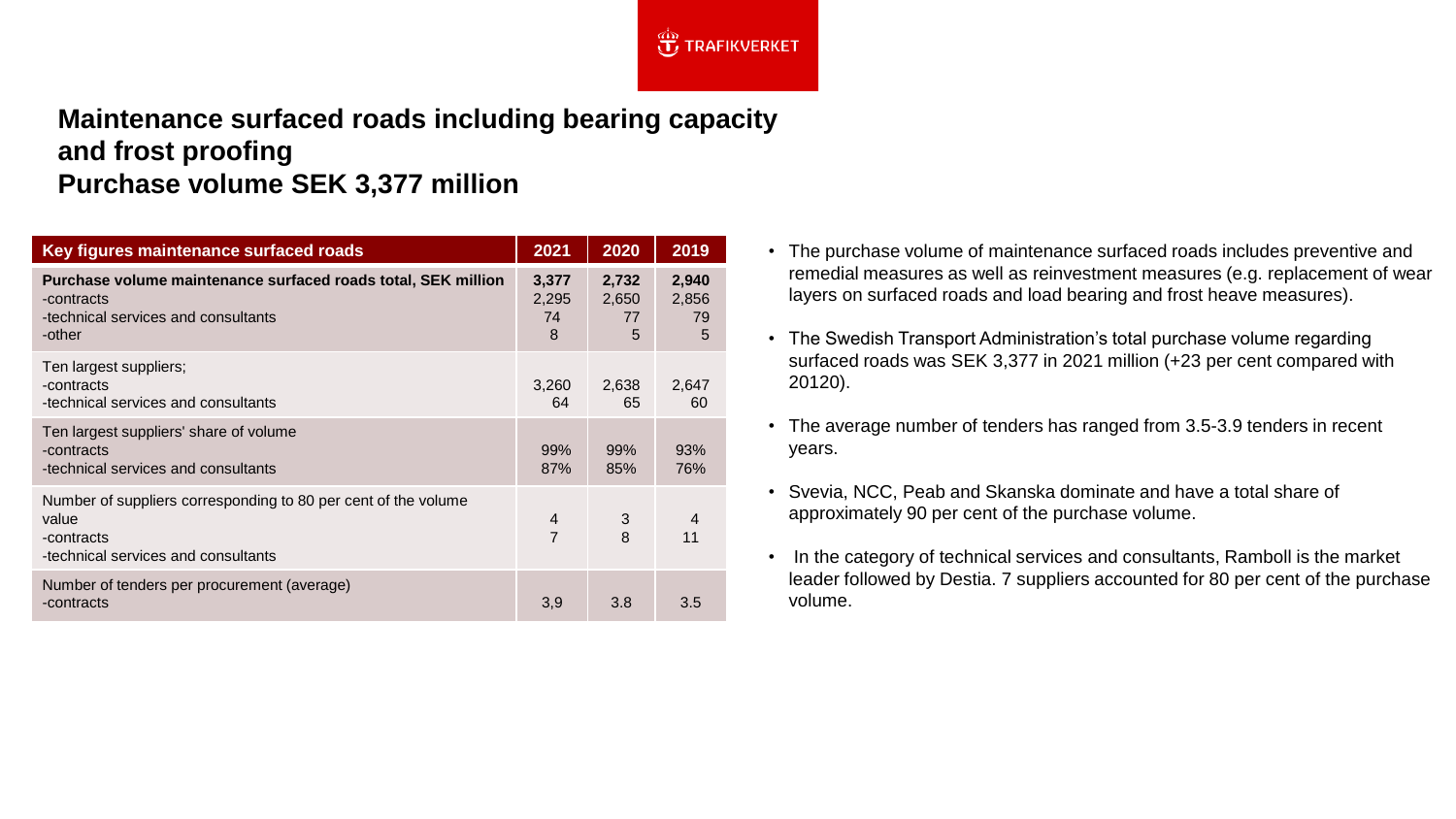## **Maintenance surfaced roads including bearing capacity and frost proofing contracts purchase volume SEK 3,295 million**



North Region Contracts SEK 668 million, 20%



|                            |      | Kalla: Agresso 201901-202112 |          |  |
|----------------------------|------|------------------------------|----------|--|
| <b>Largest suppliers</b>   | 2021 | 2020                         | 2019     |  |
| Svevia                     | 905  | 729                          | 780      |  |
| <b>NCC</b>                 | 840  | 638                          | 538      |  |
| Peab                       | 768  | 621                          | 693      |  |
| Skanska                    | 467  | 430                          | 479      |  |
| <b>GOODWAY Entreprenad</b> | 110  | 106                          | 74       |  |
| Terranor                   | 50   | $\Omega$                     | $\Omega$ |  |
| Sandahls                   | 43   | 54                           | 47       |  |
| Asfaltgruppen Öst          | 39   | 36                           | 35       |  |
| ABL i Boden                | 25   | 18                           | 52       |  |
| Gatu och Väg Väst          | 13   | $\overline{0}$               | 0        |  |

West Region Contracts SEK 698 million, 21%

Central Region Contracts SEK 625 million, 19%

Region East/ Stockholm Contracts SEK 713 million, 22%

National measures Technical services SEK 7 million

South Region Contracts SEK 584 million, 18%

*The Transport Administration's largest suppliers are reported on the basis of group relationships*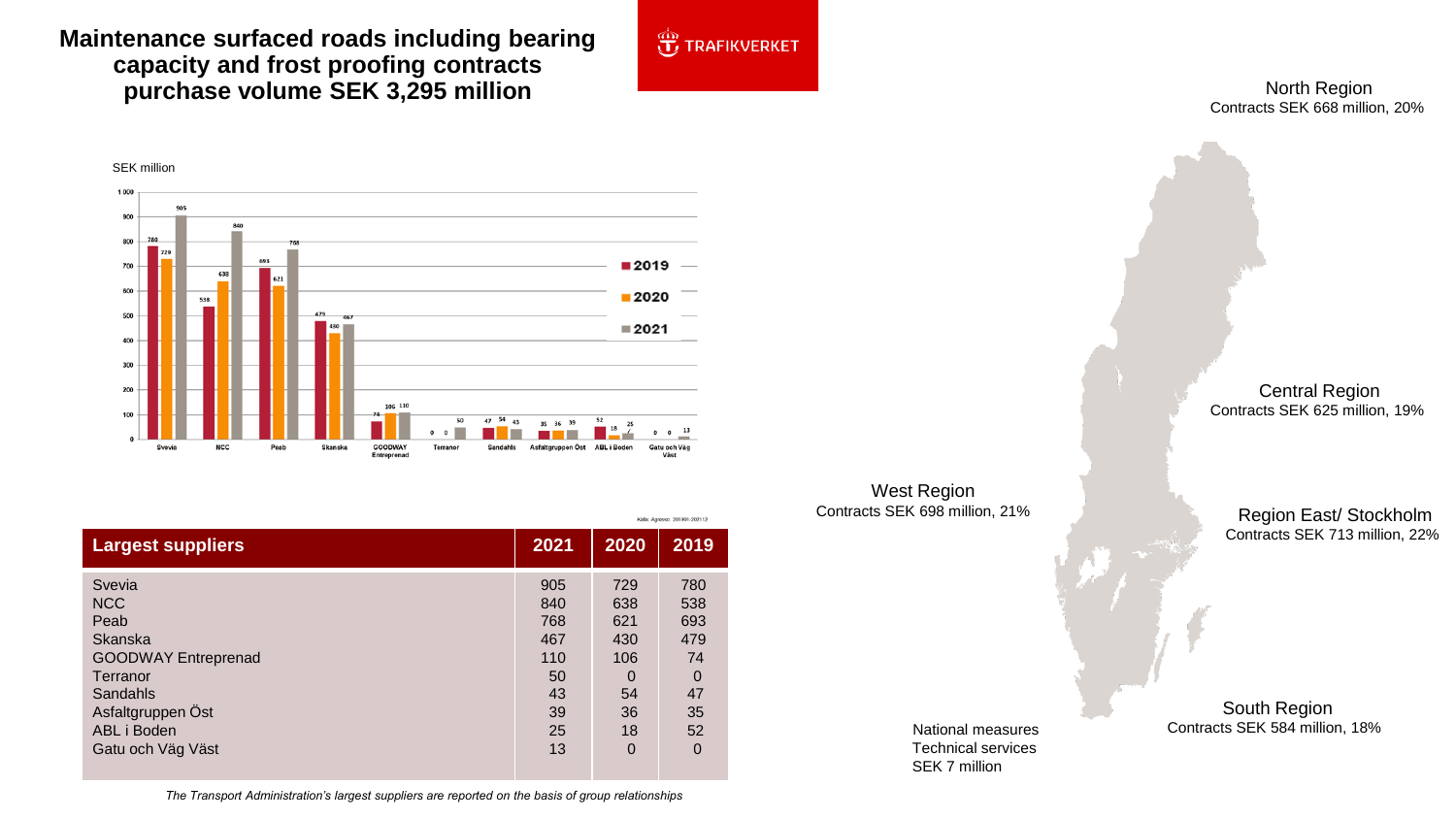**Maintenance surfaced roads including bearing capacity and frost proofing, technical services and consultants purchase volume SEK 74 million**





| <b>Largest suppliers</b> | 2021 | 2020 | 2019          |
|--------------------------|------|------|---------------|
| Ramboll                  | 24   | 20   | 30            |
| Destia Oy                | 16   |      | 0             |
| <b>NCC</b>               | 8    | 11   |               |
| Afry                     | 5    |      | 4             |
| Sweco                    | 3    | 3    | 6             |
| <b>Sandahls</b>          | 3    | Ω    | $\Omega$      |
| VUAB Vägundersökningar   | 2    |      | $\mathcal{P}$ |
| Peab                     |      |      |               |
| Viapm                    |      |      |               |
| Skanska                  |      | Ω    |               |

**roads, market share** North Region Technical services SEK 15 million 20%

> Central Region Technical services SEK 2 million 3%

West Region Technical services SEK 11 million 15%

Region East/ Stockholm Technical services SEK 2 million 3%

South Region Technical services SEK 3 million 4%

National measures Technical services SEK 41 million 55%

*The Transport Administration's largest suppliers are reported on the basis of group relationships*